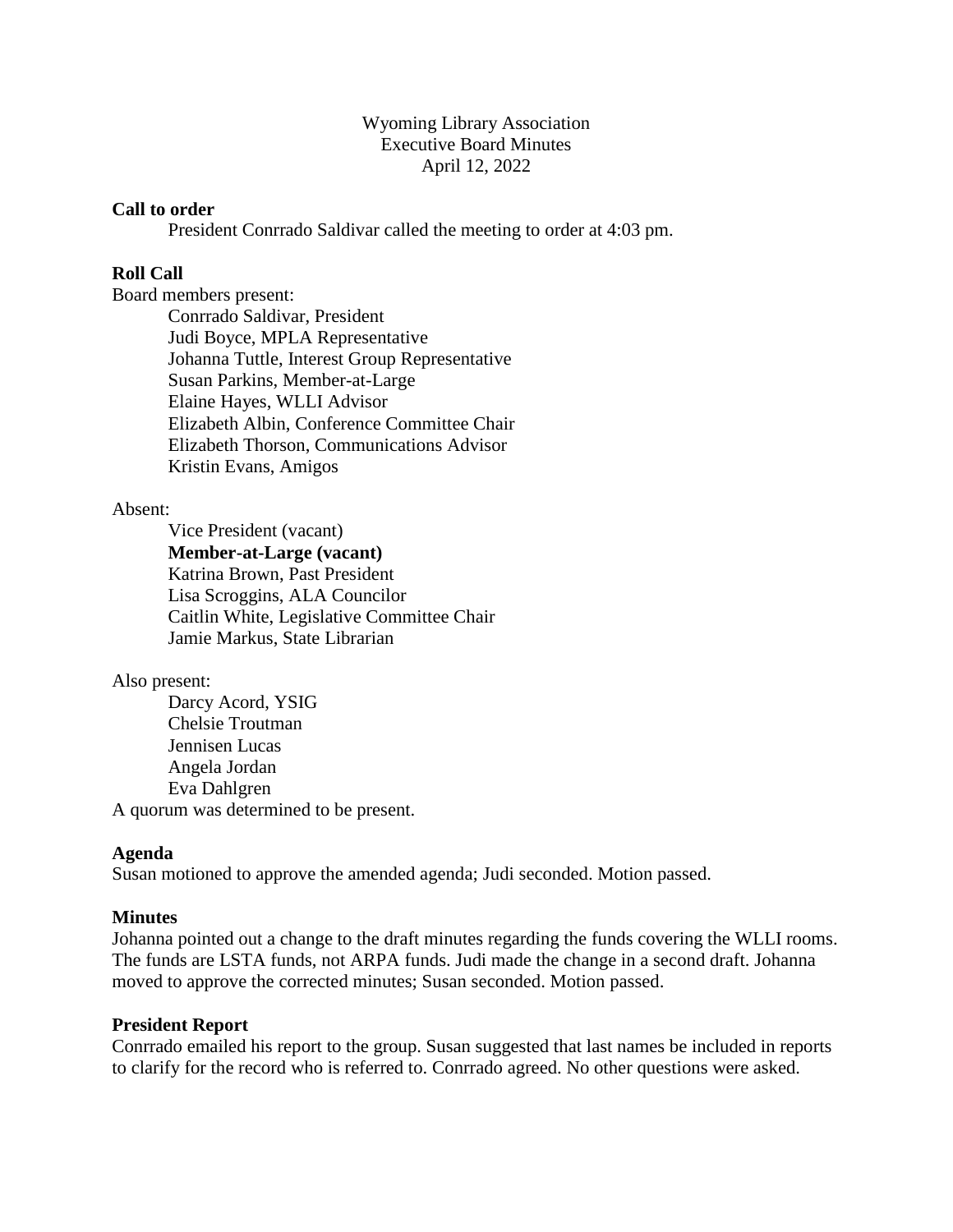## **Vice President Report**

Vacant. No report.

## **Past President**

Katrina was absent but informed Conrrado that she had nothing to report.

## **Amigos Report**

Kristin reported that membership increased by 11 members this month, equaling 182 active members. Three institutional members signed up and a total of 11 institutional members have donated to intellectual freedom fund. Kristin has been working on setting up registration for upcoming events, including vendor registration. She also mentioned over \$10k in dues came in over the month, mostly dedicated to the intellectual freedom fund and for institutional memberships. If anyone needs help with intellectual freedom dues, please contact Kristin.

# **Executive Board Member Reports**

**ALA Councilor's Report –** Lisa was absent.

# **MPLA Representative – \*\*\*\*\*\*\*\*\*\*\***

Judi reported that the MPLA board will meet tomorrow. She mentioned the monthly Chew and Chat and upcoming August conference in Missoula.

## **Interest Groups –**

Johanna reported the following:

SLIG –leaders met in December to begin plans for an upcoming online event on the topic of book challenges in schools. They hope to connect leaders and educators across the state for a discussion on this important and timely topic, as well as provide resources and support to those who are experiencing a challenge.

LEAD – At their quarterly meeting LEAD discussed the mentoring program as well as what type of programs to bring to WLA. Three potential programs were discussed.

YSIG – is working on their Spring meeting which is open to non YSLIG members. Conrrado just sent information out via listserv.

PIG- had its first meeting which was very exciting. Minutes will be posted to the website, but a description of what was discussed can also be found on the Wyoming Libraries Programming Group on Facebook.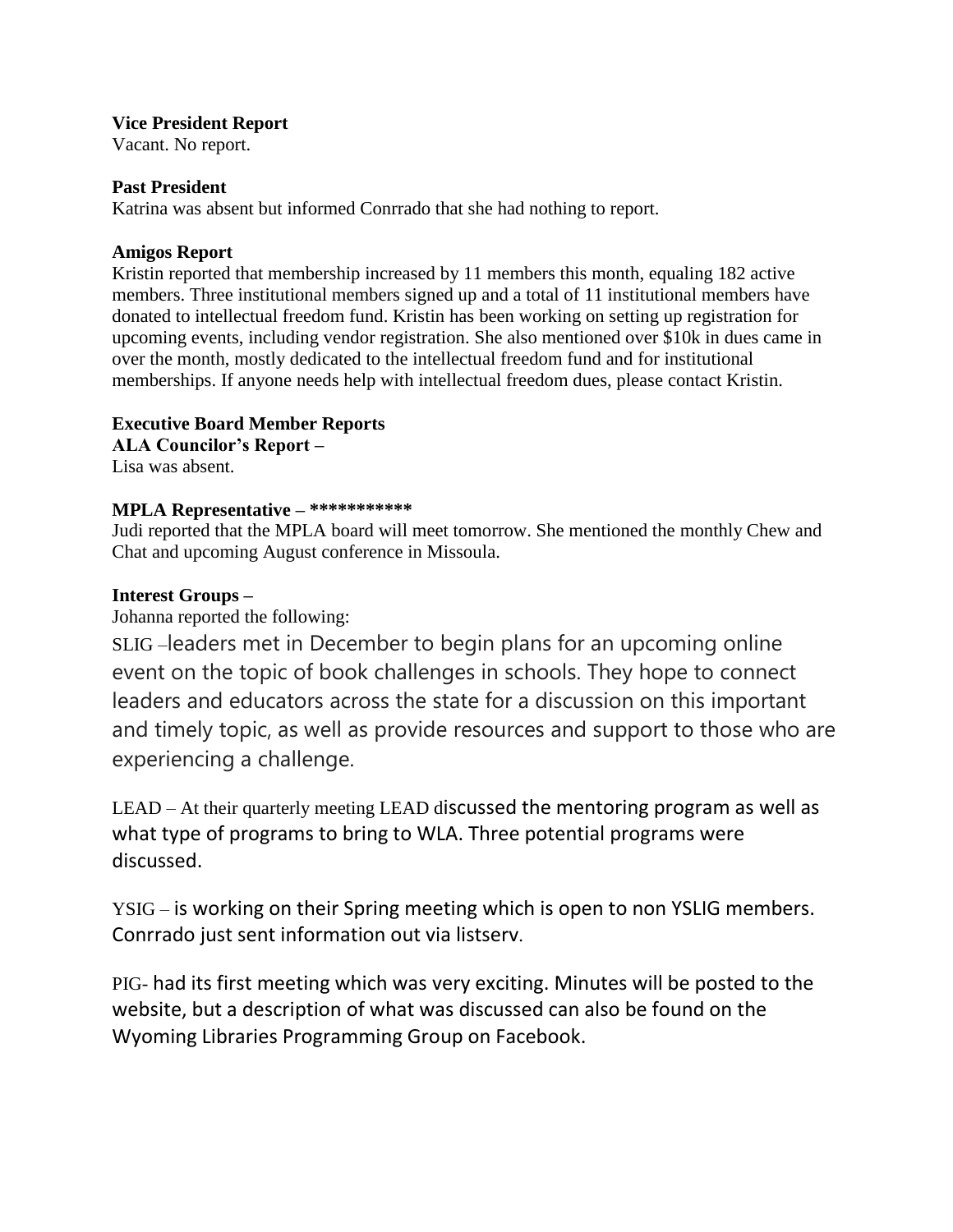Johanna reported that she's heard a lot of chatter about people not receiving listserv emails. She reminded everyone to sign up for email if you're a member of that group and to make sure your email address is updated if necessary.

### **Members-at-Large –**

Susan had nothing to report.

### **WLLI Report –**

Elaine reported that WLLI is having a Grad retreat this year June 10-12 (only open to graduates). The registration date has passed, but she said they could possibly still fit people in if they hear from them soon. The State library is paying for 2 nights in a hotel and 2 lunches for people coming from out of town. The only cost to libraries is transportation and days off. Speakers include Melissa Martin, who will talk about strategic planning, Conrrado Saldivar who will talk about what WLA is working on, and Elevate Wyoming, which will talk about fundraising. Elizabeth Albin asked if WLLI is planning on doing basket raffle at conference. She mentioned it is possible to do that on the conference app. Members of WLLI have not had an opportunity to discuss the topic yet but will let Elizabeth know when they have a final decision.

### **Conference Committee Chair -**

Elizabeth Albin said vendor registration for the WLA conference is up and running with 3 vendors already registered. She is currently working on emailing any vendors that were missed in the mass email and asked people to send suggestions for others that should be contacted. So far, she has received positive responses about the conference being back in person. She is working with the programming committee on the schedule. This year they will be adding a Tech Hangout area. She explained that the conference center has a space off the ballroom, in an area with windows. They will set up with charging stations and a place for people to hang out. It will be a sponsored area.

### **Legislative Committee –**

Caitlin was unable to attend but reported to Conrrado that one of their members has resigned from the committee. She noted that they have enough members for now because they had a good amount of volunteers. Caitlin is still waiting for Sheralyn's invoice to get her paid and close out the legislative year.

### **Awards/Grants committee –**

Conrrado noted that all the positions on this committee have been filled.

### **Communications Advisor –**

Elizabeth Thorson had no report as she has been gone.

### **Membership Ad-hoc committee –**

Elizabeth Thorson asked Conrrado what the deadline should be for getting bylaws changes made. Conrrado said the annual meeting will be Thursday lunchtime during the September conference. Conrrado will find out who Elizabeth should get the bylaws info to in order for the members to review it before the vote.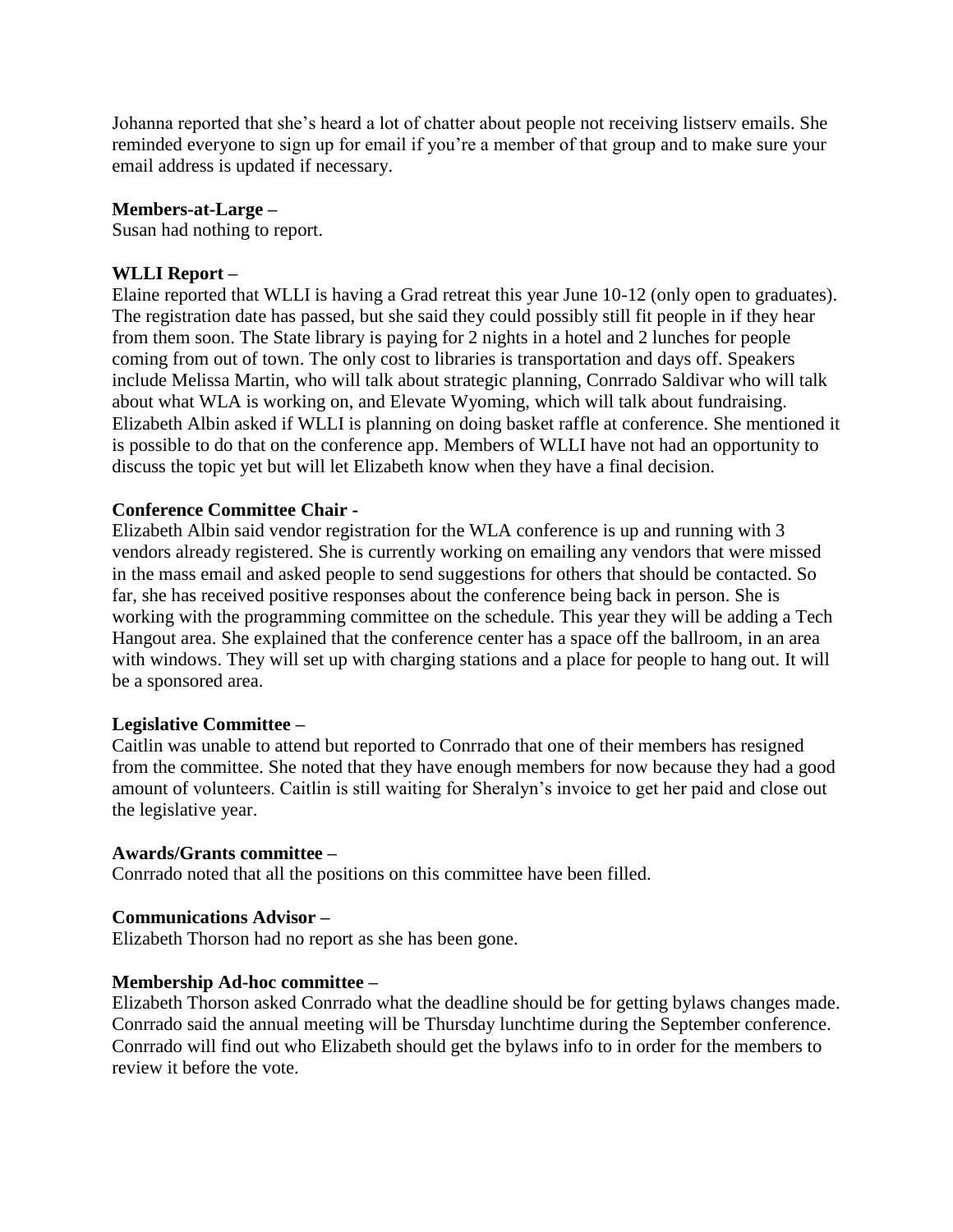# **EDI Ad-hoc committee –**

Eva Dahlgren discussed the Open Conversation that have taken place so far. The have been productive and the last meeting had 15+ in attendance. The group has decided to continue these directed conversations. Their next ideas for topics include intersectionality, ageism, and mental illness. They also discussed offering additional training via zoom, with guest speakers/trainers. Potential ideas include REFORMA (Conrrado will contact, the regional Reforma rep. in Denver, who could lead discussion on serving immigrants in libraries, what resources are available), gender, Cultivate Ability in Jackson (Inclusivity for persons with Disabilities). Eva also noted that they recently lost a member and are looking for others to join the EDI Ad-hoc committee. Their next meeting is May 9<sup>th</sup> at 1 pm, which Eva invited anyone to join..

## **State Librarian –**

Jamie was absent but sent an email stating he had nothing to report.

## **Intellectual Freedom Ad-hoc Committee –**

Lisa was absent. Conrrado said the group is working on getting the final documents from the two subcommittees. Lisa will provide more info later.

## **New Business –**

**Vacancy –** Member-at-Large Nominee: Angela Jordan. Conrrado noted that the member-at-large position can be appointed by a board vote. The term, vacated by Michelle Boule expires in September of this year. Judi moved to approve Angela Jordan to fill the position. Susan seconded. Motion passed.

## **Old Business –**

## **Vacancies –**

- The Vice President and Secretary/Treasurer positions require a vote of the membership. Ballots should be going out soon. Conrrado was the Vice President, but with the resignation of President Jeff Collins, he moved into the role of President. Upon election, the Vice President will finish Conrrado's term before starting their own term to allow them the opportunity to adjust to the role before being moved to president. The Secretary Treasurer position is a 3-year term which will run through 2024.
- Financial Auditing Advisor Abby Beaver provided Conrrado information on how the auditing was done in the past, so he will reach out to someone to fill that role. The person will work with the president and treasurer to take care of the auditing.

## **Advocacy-**

Conrrado reported that the advocacy group met with EveryLibrary to give them a feel for issues in Wyoming to bring them up to speed. They will be meeting soon to figure out next steps. Conrrado noted that they offered to Jennisen Lucas in Park County to help with any hotspots that come up. They are working on planning networks to help with issues that come up. There are now 11 libraries that have signed up to help. The fundraising is still very short of the \$90k needed to pay EveryLibrary. Conrrado will be calling directors to ask for more assistance. Jamie has also been reaching out to directors.